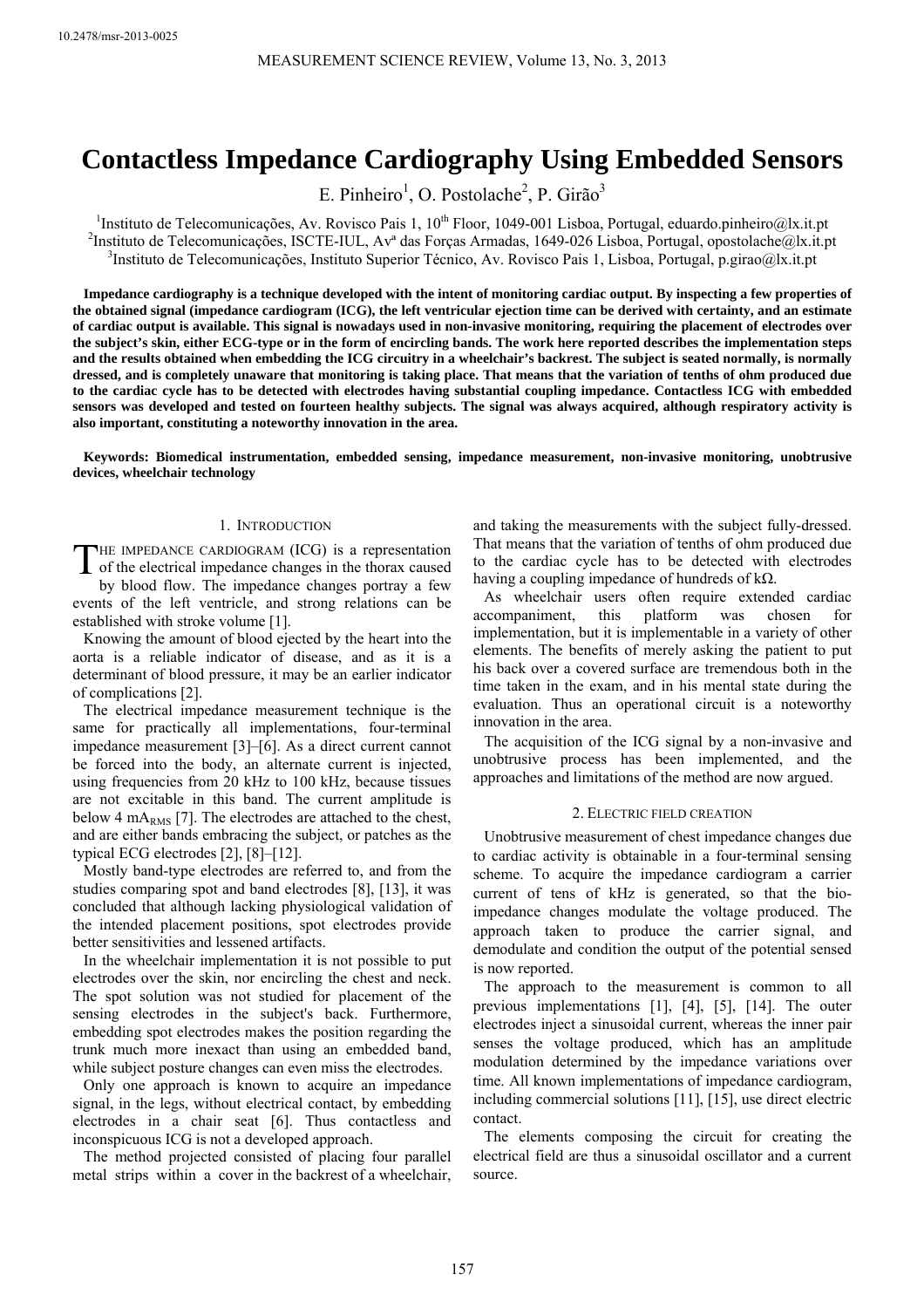#### *A. Sinusoidal oscillator*

To generate the sinusoidal wave a 3 stage phase shift 63.5 kHz oscillator was used, since it has been found to have a low-distortion, together with good frequency stability [16]. As current source, the well-known modified Howland circuit was employed [17]. This is a typical circuit to apply in bio-impedance measurements, such as impedance spectroscopy, and multi-frequency electrical impedance tomography [18]. These circuits are displayed in Fig.1., and were implemented with low-noise, low distortion operational amplifiers.



Fig.1. ICG current injection circuitry: sine wave oscillator and current source.



Fig.2. Amplitude spectrum of the ICG sinusoidal oscillator simulation and implementation. Oscillation was projected to occur at 104.4 kHz, and Altium Designer simulation provided 54809 Hz (top), while measurement during one second at 500 kHz from the printed circuit board implementation of the circuit resulted in 63527 Hz (bottom).

The sinusoidal oscillation is achieved by ensuring the feedback of the amplifier is such that the transfer function is unstable, in other words the Barkhausen criterion [16]. The phase-shift sinusoidal oscillator created is projected to oscillate when each resistor-capacitor (R-C) pair delays the phase 60º, which happens for the conditions of (1). Thus, the expected oscillation frequency for the circuit would be 104.4 kHz.

$$
\tan(60^\circ) / \frac{1.732}{2\pi R C^{\infty} \cdot \frac{1.732}{2\pi 12 \times 10^3 \times 220 \times 10^{-12}}} = 104.4 \text{ kHz} \quad (1)
$$

Simulation of the circuit provided an oscillation frequency of 54809 Hz. The oscillator implementation on the printed circuit board (PCB) for ICG acquisition was assessed by means of a National Instruments data acquisition board, NI 9201, sampling one second of the signal at 500 kHz, and an oscillation frequency of 63527 Hz was observed. This deviation, although failing by much the projected output frequency, still allowed the circuitry operation, so the sinusoidal oscillator circuit might be revised, but was not. Fig.2. presents the amplitude spectrum, *|Y(f)|*, of the simulated circuit and of its implementation in PCB.

## *B. Current source*

The modified Howland circuit, by the addition of a fifth resistor (R6 in **Error! Reference source not found.**.), converts the sinusoidal voltage in the output of the operational amplifier buffer, *Vbuff*. The final expression for the current supplied to the load, *IL*, depending also on its voltage,  $V_L$ , is (2).

$$
I_{L} = \frac{R_{9}R_{7} - R_{10}R_{6} - R_{10}R_{8}}{R_{10}R_{8}(R_{9} + R_{6})}V_{L} - \frac{R_{7}}{R_{10}R_{8}}V_{buffer} \quad (2)
$$

The first term of (2) represents the current drawn that does not flow into the load. Picking the values for the components as R6=R7=R8=R10=R, and R9=2R, the cross products nullify the  $V_L$  term, and the output current will be imposed by the input voltage. The real output impedance of the current source will not be infinite, and will depend on the component values and on the load. As the load will present high capacitive impedance, it is mandatory to simulate the actual circuit behavior.

Simulation proved to be very valuable, and the amplitude curve of the spectral response is presented in Fig.3. The ideal scenario of doubling the R9 resistor value provided an optimized gain. However, there is a strong decay after 8 kHz. The choice of R9 equal to every other resistor, symbolized by R9=R, shows a much smaller gain, yet with the benefit of providing a much more stable output, for frequencies up to 1 MHz, but most importantly, in the range of interest 50 kHz to 100 kHz.



Fig.3. Amplitude spectrum of the ICG current source simulated with two different configurations R9=2R (top) and R9=R (bottom). The frequency of operation is highlighted by a red circle, and it can be seen that it is placed on a steep performance descent of the ideal configuration curve (top), and in a stable performance zone of the R9=R curve (bottom).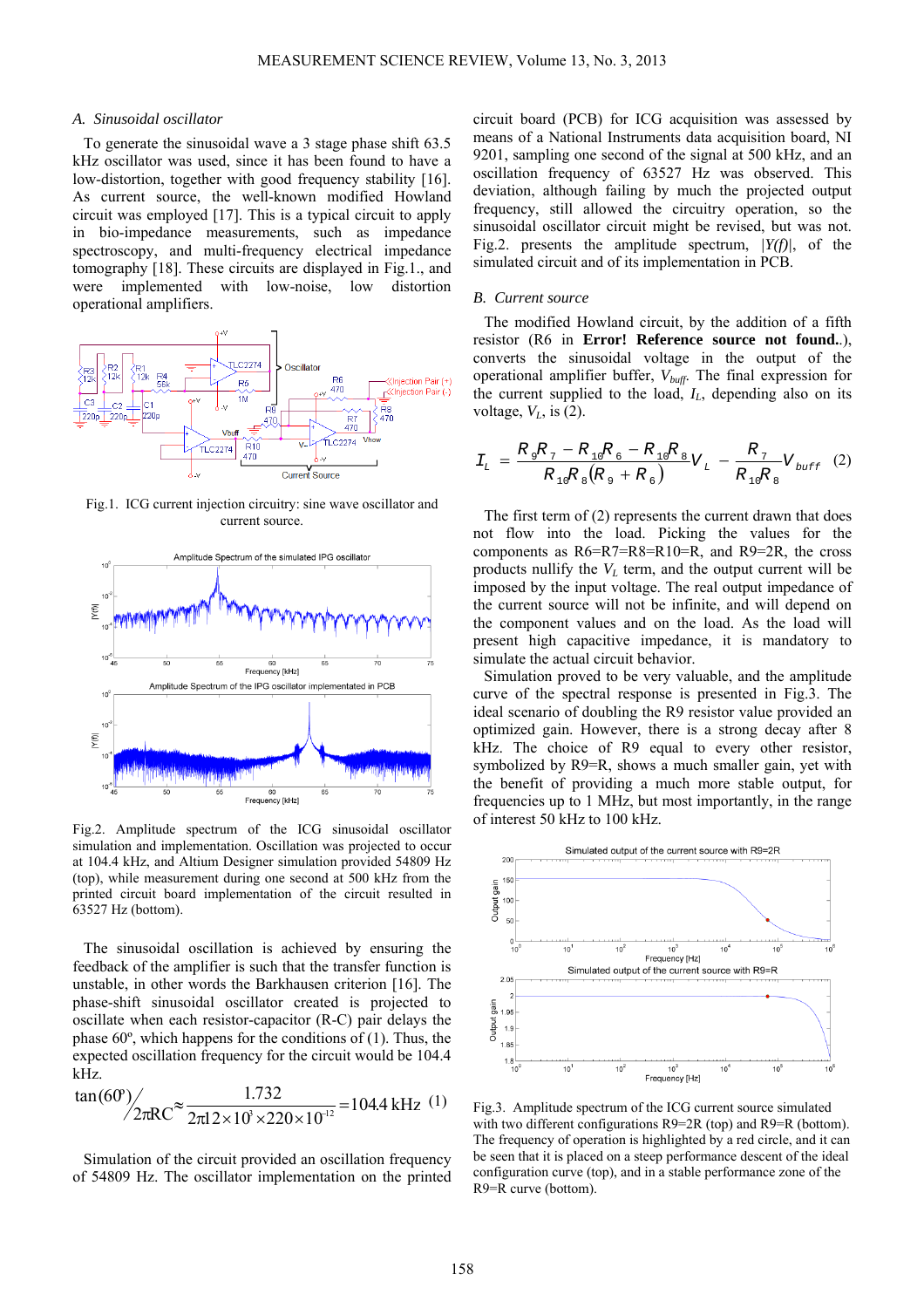So, the effect of losing the direct relation of  $I_L$  and  $V_{\text{buffer}}$  is clearly evident in the gain reduction, but ends up being tolerable as the currents to be drawn are of tens of microamperes, while improving the circuit stability to changes in the frequency regime. Thus, all the resistors will have the same value in the current source. As the sinusoidal generator provides a voltage with 0.71 V of amplitude, and the current source gain is 2, the injected current is expected to have 14.2 µA of amplitude, for a total injection impedance of 100 kΩ.

## 3. ELECTRIC FIELD SENSING

The abovementioned circuitry creates a 63.5 kHz sinusoidal electric field between the outermost electrodes embedded in the backrest. As a person sits in the wheelchair some current will flow through the skin and a difference of potential can be registered in the inner pair of electrodes.

The subject's clothing and distance to the backrest will be major determinants of the voltage registered, as they define the coupling impedance, and with it the current intensity. The thorax impedance varies, due to blood flow, below 1  $\Omega$ with frequency content up to 40 Hz, so there is a demanding voltage demodulation task, requiring a tremendous improvement in signal-to-noise ratio.

The overall circuitry, Fig.4., is composed of a pair of buffers, both followed by a passive first-order 10.6 kHz high-pass filter, feeding the inputs of an instrumentation amplifier with unitary gain. Afterwards, the high-pass filter removes any trace of 50 Hz and its harmonics interference. After the differential voltage is interfaced, the signal is rectified and filtered, using an op-amp-based precision rectifier with gain 10, and then passes through a  $40$  Hz  $4<sup>th</sup>$ order Butterworth low-pass filter, to extract the mean value. Afterwards, it passes five sections implementing first order active band-pass filters to isolate the 0.33 to 21.9 Hz range, while providing an amplification of 80 dB.



Fig.4. ICG difference of potential sensing circuitry: voltage followers interfacing the electrodes, high-pass filters before the instrumentation amplifier, then a precision rectifier implementing mean value extraction with  $4<sup>th</sup>$  order 40 Hz Butterworth low-pass filters, and 0.33 to 21.9 Hz band-pass active filters with 80 dB of amplification.

#### *A. Front-end*

The front end of the sensing electrodes is the first problem. It must have very high input impedance, so that the influence of the sensing electrodes coupling impedance, about 92 k $\Omega$  for a separation of 5 mm, using (3), is minimized. Applying a voltage follower in each electrode front end based on TLC2274, allows interfacing the voltage with a greater impedance, and only then computing the difference of potential sensed, with the instrumentation amplifier. As there is interest only in the 63.5 kHz sinusoidal voltage and interferences are always present when sensing low-amplitude potentials (e.g., the power lines), a simple resistor-capacitor 10.6 kHz high-pass filter was added after each buffer. These filters have their cutoff frequency three octaves below the carrier, so they do not disturb the signal, while providing at least 46 dB of attenuation to the 50 Hz component. Even if the capacitor tolerances force some mismatch, the separation to the carrier frequency ensures the signal is not affected, only the frequencies of the transition band. After this step, to ensure the voltage arrives at the circuit in proper conditions, the signal can be demodulated.

## *B. Demodulation*

After the differential voltage appearing at the inner electrodes is interfaced, the signal may be demodulated either by synchronous demodulation, involving a multiplication by the carrier, or by using envelope detectors, involving rectification or filtering operations. The noise limits of affordable multipliers dissuade the usage of carrier multiplication solutions, the second approach. Implementing a mean value extraction scheme with a precision rectifier was preferred.

The voltage to demodulate has a very significant common mode. Since the carrier frequency is 63.5 kHz, interference from the other circuits is not the most relevant preoccupation; instead, the signal-to-noise ratio is the problem. Due to the high basal skin impedance, the carrier trace is huge, whereas the modulator, the portion of interest is undersized. The modulation accounts a variation between 0.1 to 0.2  $\Omega$  [7], whereas the total skin impedance can be estimated between 125 and 2500  $\Omega$  [19].

The stimulus current amplitude is limited by the coupling impedance which can be estimated at 57.6 kΩ, (3), to tens of microamperes. Thus, a difference of potential at most of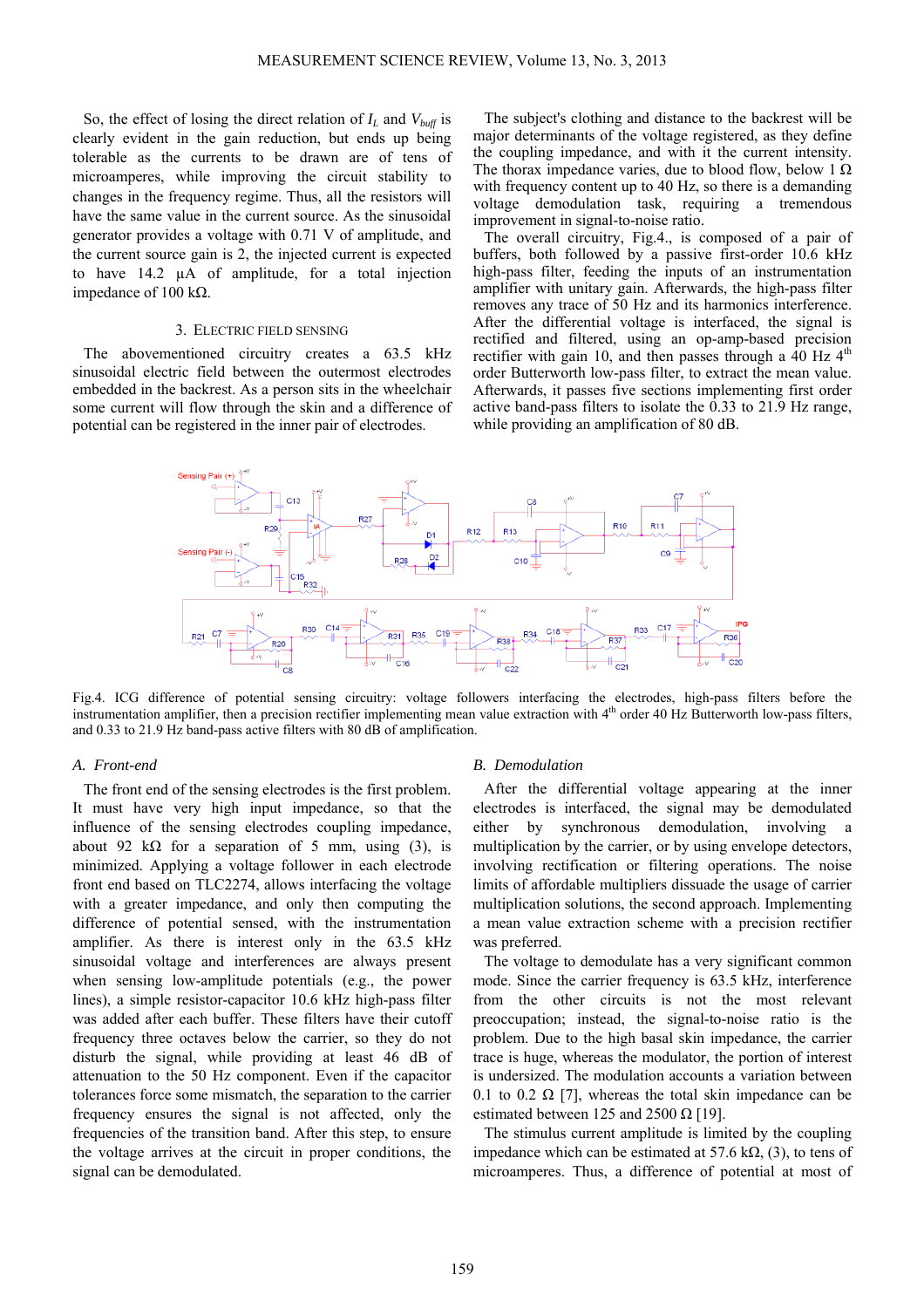$2500 \times 23.6 \times 10^{-6} = 65.75$  mV is expected where, in the worst case,  $2.36 \mu V$  are due to the cardiac activity, a signalto-noise ratio of -88.9 dB, with a signal of a few microvolts of amplitude.

The operational amplifier with R27, R28, D1 and D2 behaves as a half-wave rectifier. When the input voltage is positive the output is the inversion of the voltage amplified by R28/R27, on the contrary, D1 imposes negative feedback to the output, and then the amplifier open loop gain imposes at the output the built-in potential of the diode, 0.7 V, divided by the open loop gain, which is reduced practically to zero. Obtaining an estimate of the modulator is an uncomplicated task, as the ICG signal has a quite limited frequency range, similar to the photoplethysmogram, a  $4<sup>th</sup>$ order Butterworth low-pass filter of 40 Hz in Sallen-Key topology was applied.

## *C. Last stages*

After demodulation, further amplification and filtering is necessary. Only 20 dB of gain were given to the acquired voltage up to this stage, and 80 dB more are applied in 4 sections. As the actual implementation presented a noticeable trace of 50 Hz, the upper limit of the pass band was put at 21.9 Hz, whereas the lower was at 0.33 Hz. A fifth section does not amplify the signal, as it was found that the total of 100 dB provided was sufficient to create a voltage with reasonable amplitude and able to be acquired without saturating the analog-to-digital converters. Fig.4. shows the sensing circuitry developed for the ICG signal.

### 4. EXPERIMENTAL RESULTS AND DISCUSSION

The embodiment option explored the embedding of four parallel electrodes across the wheelchair backrest beneath the lining, or within a cover, to be perfectly hidden from the user, Fig.5.



Fig.5. Photographs of the ICG transduction board with a large reference electrode and close sensing electrodes. Built from a single-sided printed circuit board with FR4 substrate (right), and partially embedded in a cover placed over the wheelchair's backrest (left). A ruler with a 20 cm range is shown for scale.

A simultaneous comparison with a laboratorial impedance meter is not possible. Supplying a second alternate current to the human body, with the same set of electrodes and at

the same frequency cannot be achieved. Using a different set of electrodes would impose a disturbance to the developed equipment, whereas the use of a different frequency would change the measurement conditions. Thus, the experimental result section represents a proof of concept of the created instrumentation.

Fourteen subjects, with age between 13 and 56 years, height between 1.50 and 1.88 m, and body mass index between 18.8 and 29.4 tested the implementation.

The recordings were made having in parallel a commercial reference device, Medlab P-OX100. This device provides heart rate and SpO2 estimates based on PPG from an encapsulating finger grip, and from an ECG from the arms and right leg. This reference equipment does not provide uncertainty evaluation, neither on the waveforms, nor on the estimates it provides. Also, the wheelchair has in its armrests embedded PPG sensors already described [20], to provide a reference plethysmographic waveform.

## *A. Four thin electrodes*

As the skin to electrode coupling will be without contact, of the capacitive type, the coupling impedance depends on the operation frequency, but will be on the order of tens of k $\Omega$  for the 20k to 100 kHz. Besides the coupling, the skin impedance alone is about 100 to 1000 times greater than the small pulsate changes to measure [7]. Quantifying, for band electrodes around the ends of the thorax, with direct skin contact, each heartbeat causes an impedance change between 0.1 and 0.2  $\Omega$  [7].

Building large injection electrodes is an option towards minimizing the electrode impedance. Several practical implementation issues arise, namely the height at which the electrodes need to be placed to ensure the aorta contribution is captured, and the interest in isolating this contribution to avoid interferences from other physiological processes.

The first development consisted of adding four parallel slim (35.6  $\mu$ m) and elongated (300 mm) copper electrodes to the backrest of the wheelchair, in front of an EMFi L-series sensor  $(300 \times 290$  mm), to simultaneously acquire the ballistocardiogram [21]. The electrodes' height was 50.8 mm for the injection pair, and 25 mm for the sensing pair. These electrodes were made of adhesive copper tape, so its placement underneath the wheelchair lining was still imperceptible to the user. Considering clothing with thickness *t* in millimeters, and relative permittivity 2 [22], the injection total impedance, *Zinj*, comes from the skin coupling to both electrodes capacitive coupling impedance to the skin. The impedance of each sensing electrode, *Z1sen*, comes from the direct application of the capacitor impedance formula. Both *Zinj* and *Z1sen* are presented in (3).

$$
\begin{cases}\n\left|Z_{in}\right| = \left(\omega \frac{\varepsilon A_{inj}}{t}\right)^{-1} + \left(\omega \frac{\varepsilon A_{inj}}{t}\right)^{-1} + Z_{skin} = 2.5 + 18.5 \& \left[\kappa \Omega\right] \\
\left|Z_{isel}\right| = \left(\omega \frac{\varepsilon A_{sens}}{t}\right)^{-1} = 18.5 \& \left[\kappa \Omega\right]\n\end{cases}
$$
\n(3)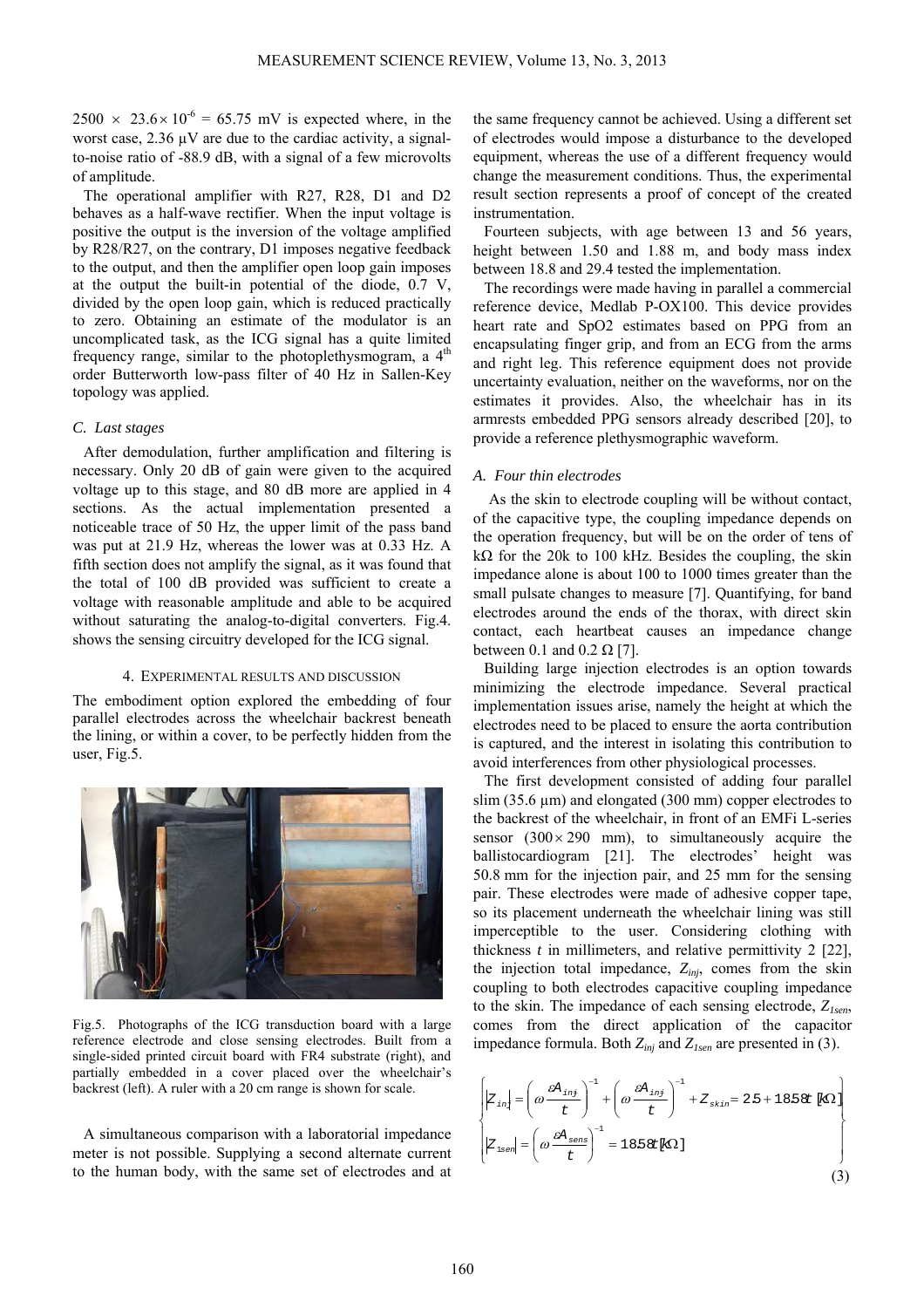The user's freedom in using the wheelchair implies that not even physical contact with the backrest can be insured, and a good improvement over the BCG would be the ICG acquisition even with the user bowing forward. It was seen that the ICG unobtrusively gathered is even more unstable than the ballistic signal. The baseline oscillations are due to subject breathing, and if the subject moves the influence rises.

The BCG and ICG signals from the backrest were recorded for eight subjects. A 10 second segment of the recorded ICGs is shown in Fig.6.**Error! Reference source not found.** In this figure the important influence of breathing is visible, as it defines the baseline in all but one subject. A more detailed view of two of the subjects' ICGs is presented in Fig.7.**Error! Reference source not found.** These results serve as proof of concept of the feasibility of contactless and embedded ICG acquisition using strip-like electrodes. A new set of electrodes was designed.



Fig.6. Backrest ICG with copper tape sensors in front of the BCG EMFi sensor within the wheelchair leaning, obtained for eight subjects with the wheelchair stopped. The subjects were dressed in winter clothing. The sensing circuit gain was 127.5 dB, and the electrodes were 20 cm apart. Baseline oscillations clearly dominate most signals and are related to subject breathing, and breathing-induced motion.



Fig. 7. ICGs gathered from two subjects, a 56 year old subject with a coronary stent (top), and a 24 years old healthy subject (bottom).

## *B. Final sensing board*

The ICG sensor was then implemented as a stand-alone piece, and it was built of a single-sided printed circuit board with FR4 substrate. This sensing board was shown in Fig.5.

There was no relevance in keeping the maximum exposition area; instead it was preferable to focus on the heart height to diminish the interference caused by blood flow in other tissues and baseline fluctuations due to breathing and other organs. The space freed by the approximation of the inner electrodes was added to the ground electrode of the injection pair to diminish ground impedance, and thus increase the injected current.

ICG signals were obtained for seven more volunteers with the fixed sensing module. From the signals obtained six are exemplified in the signals of Fig.8., and detail of four subjects is given in Fig.9. Clearly, the ICG is obtainable, and it is synchronous with the photoplethysmogram.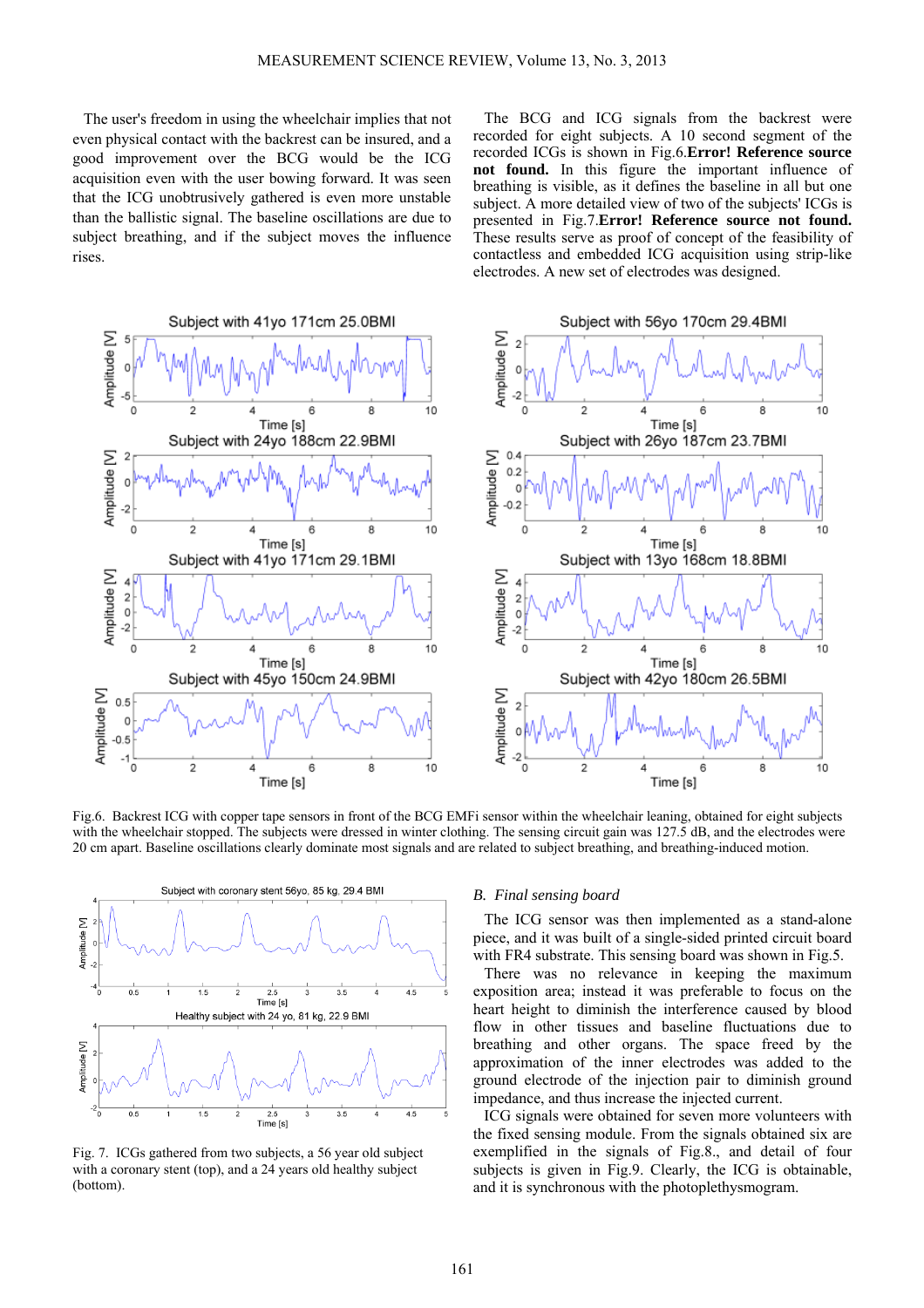

Fig.8. Backrest ICG using the copper board displayed in Fig.5. embedded within the wheelchair cover as sensing module, obtained for six subjects with the wheelchair stopped. The sensing circuit gain was 80 dB. Cardiac component of the signals has quite uniform amplitude.



Fig.9. Detail of the backrest ICG together with right hand photoplethysmogram (PPG). The synchronism of the signals is evident, thus stressing the representativeness of the acquired ICG. Results of peak detection present a similar heart rate, especially in the first and second subjects.

The signals' cardiac component has rather constant amplitude with the gain at 80 dB, providing an ICG with amplitude of hundreds of millivolt for all the subjects. Subject breathing provides a few volt of oscillation, without saturating the signal, and less preponderant than in the initial setup. An effective automatic gain control scheme is not easily implementable under these circumstances, as it would act on the respiratory component, since it dominates the ICG signal. It is far preferable to process the signal in order to filter the respiratory component. With such approach the optimal gain value would be around 80 dB as implemented.



Fig.10. Twenty seconds of backrest ICG using the copper board displayed in Fig.5. embedded within the wheelchair backrest as sensing module, obtained for two subjects when the wheelchair initiates motion. When motion starts, baseline oscillations dominate the ICG. One subject (top) displayed a regular ICG for the first seconds, but it was obliterated during movement and the other (bottom) although avoiding saturation did not produce a visible ICG during motion.

Analyzing movement influence in the signals it can be seen that obtaining a meaningful ICG is extremely difficult. The BCG was found more stable than the ICG, and not useful during motion. The photoplethysmogram is more stable than both, and is almost always able to provide heart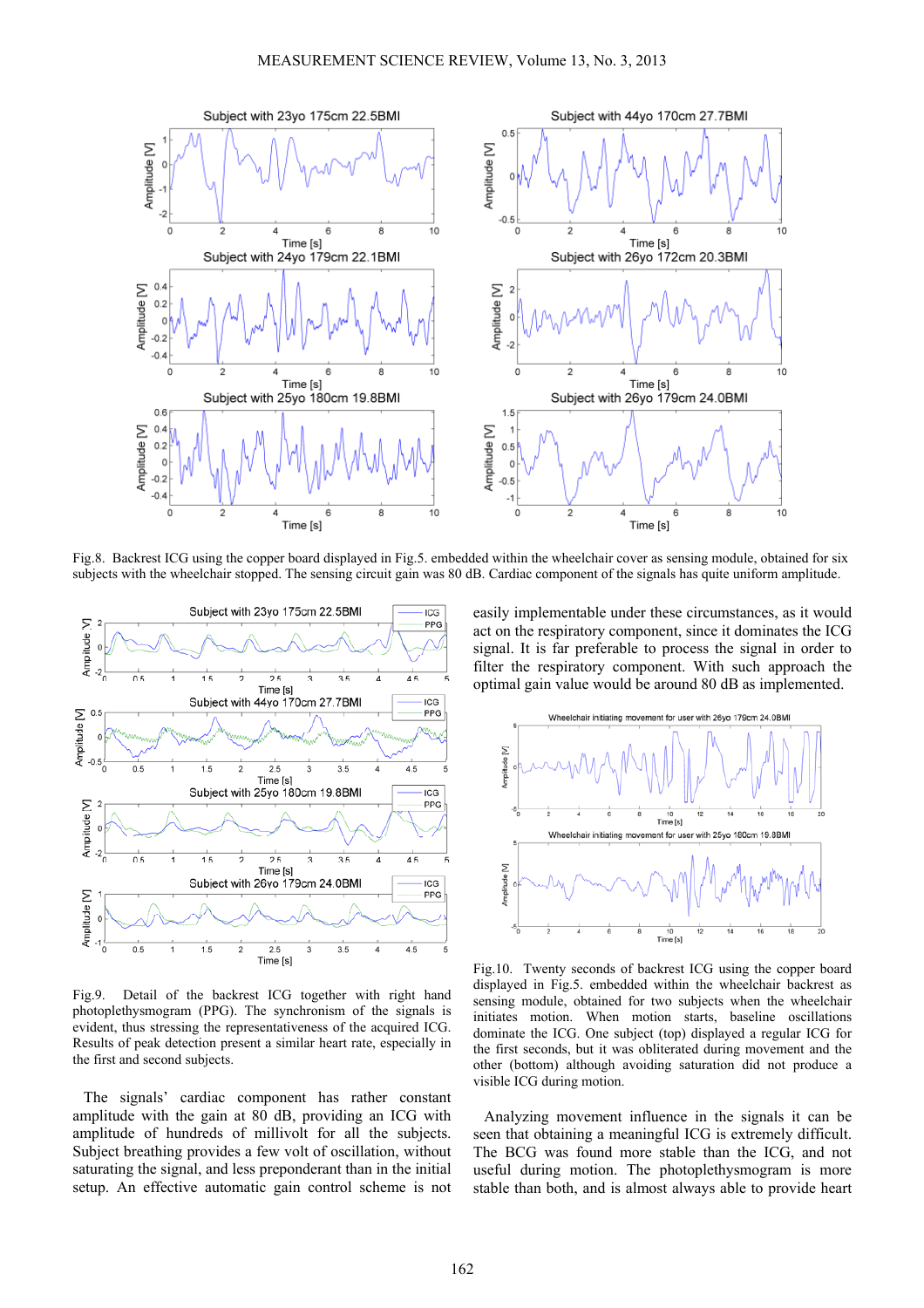rate estimates. Being more susceptible than the BCG to subject movement, the ICG vanishes completely during wheelchair propulsion, as the noise created leads to persistent high-amplitude fluctuations of the baseline. An example of this is provided in Fig.10.

## *C. Motion influence*

A test session was made for one volunteer on a professional gym treadmill with variable speed and inclination, Pulse Fitness 260FT. Twenty combinations of speed and inclination were experimented with, with the author occupying it, as indicated in Table 1. For each combination, a 5 minute recording was made, and an additional 30 seconds with the wheelchair empty having only the front wheels on the mat.

Table 1. Speeds and inclination at which the wheelchair was recorded.

| Speed [km/h]               | Inclination $[\%]$    |
|----------------------------|-----------------------|
| 0.5, 1.5, 2, 2.5, 3.5, 4.5 |                       |
|                            | 0, 1.1, 2.2, 3.3, 4.4 |
| 2                          | 0, 1.1, 2.2, 3.3, 4.4 |
|                            | 0, 4.4                |
|                            | 0.44                  |

Six 5-second segments were extracted from each recording, and their RMS value was computed. At speeds below 2 km/h the ICGs of the occupied and empty wheelchair RMS values have a correlation of 0.9318. Fig.11. presents the results obtained.



ICG RMS value at each speed for empty wheelchair with front wheels on mat

Fig.11. RMS value of all the 5-second segments extracted from the ICG as a function of wheelchair speed. The curves for occupied wheelchair (right), and empty wheelchair with front wheels over the treadmill mat are shown.

This means that, as hinted by the results in Fig.10., the setup created is unable to deal with motion, as the noise generated during movement is the principal explanation of the signal gathered. Faster motion implies greater distortion of the signal, in such a way that there exists a linear relation between speed and RMS value of the signal.

The sensing topology studied and experimentally validated was optimized in terms of spacing, the intended placement regarding the wheelchair user, the minimization of interferences and artifacts, and the maximization of the sensitivity of the circuitry to acquire only cardiac processes. All these elements were taken into account when building the proposed sensing module, and simultaneously while evaluating the circuitry.

## 5. CONCLUSIONS

A valid and completely novel approach to monitor a wheelchair user's impedance cardiogram (ICG), which can be applied to other embedded sensing applications, was described and implemented.

Its behavior is based on the usual ICG measurement scheme of four-terminal sensing. However, the four electrodes were made out of copper strips, and embedded in the wheelchair backrest, thus having to acquire the bioimpedance through the wheelchair lining, and the user's clothes.

The implementation created injects a very weak current of few tens of microamperes. The bio-impedance variation of tenths of ohm modulates the current, and the potential generated in the inner electrodes is demodulated, with the ICG being obtained together with respiratory information.

Comparing with other signals, the ICG acquired by the proposed approach was found less robust to subject noise and respiration than the ballistocardiogram or the photoplethysmogram. Only during very limited motion of the wheelchair, or its passenger, it can be acquired.

Circuitry and the sensing electrodes were thoroughly described, depicted, and the design options were argued. Signals were presented for fourteen subjects with ages between 13 and 56 years, height from 1.50 to 1.88 m, and BMI between 18.8 and 29.4 who tested the acquisition setup, and their signals were presented.

Contactless impedance cardiography using embedded sensors is therefore an achievable goal, and its enabling developments were here reported, and seem promising to the field of unobtrusive cardiac monitoring.

## ACKNOWLEDGMENT

Instituto de Telecomunicações and Fundação para a Ciência e Tecnologia (grant SFRH/BD/46772/2008 and project RIPD/APD/109639/2009) supported the work now reported.

#### **REFERENCES**

[1] Martinsen, O.G., Grimnes, S. (2008). *Bioimpedance and Bioelectricity Basics* (2nd ed.). Waltham, USA: Academic Press.